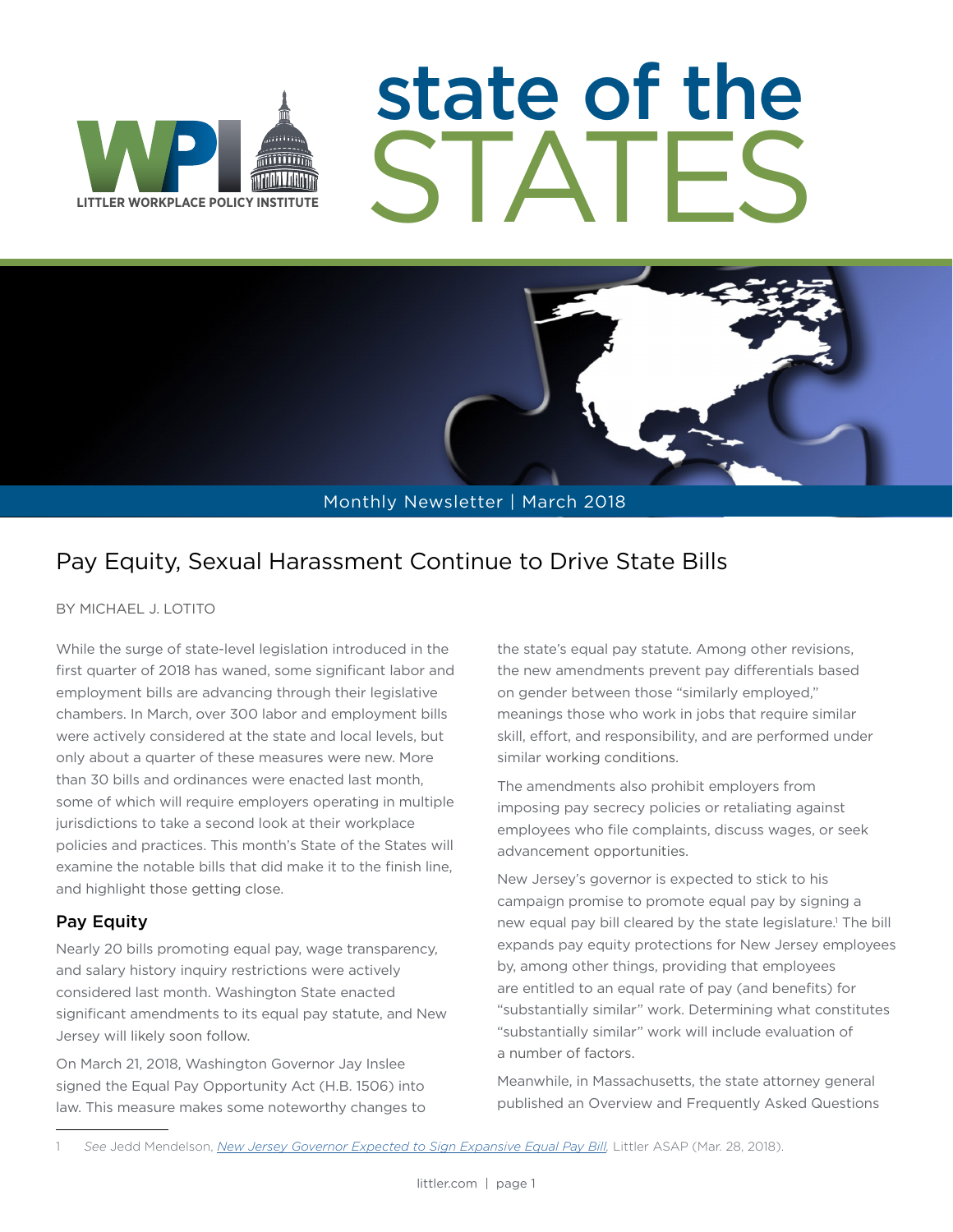## STATE OF THE STATES

regarding the amendment to the Massachusetts Equal Pay Act, which is set to take effect on July 1, 2018.<sup>2</sup> This guidance answers many outstanding questions about the new law, and confirms the importance of an employer self-evaluation, explaining how doing so can help protect a company from liability.

Other state-level bills are still pending, and would impose varying pay-related requirements. A newly introduced bill (SB 2638) in Rhode Island, for example, would require an employer of 100 or more employees to annually report information regarding compensation and hours worked for employees by gender, race, ethnicity, and job category to the Department of Labor and Training. Bills limiting salary history inquiries cleared at least one committee or legislative chamber last month in Connecticut, Illinois, Hawaii, Louisiana, and Maryland.

By contrast, Michigan and Wisconsin enacted or advanced bills to expressly preempt salary history restrictions.

Michigan's new law prohibits local governments from regulating the information—including salary history employers can request from prospective employees during the interview process. $3$  The new law amends the 2015 Local Government Labor Regulatory Limitation Act, which imposes a similar restriction on local governments regarding the information employers can request on an employment application.

Wisconsin is expected to soon follow, as its legislature passed AB 748, which is a broad preemption bill that includes a provision stipulating that no local ordinance may prohibit "an employer from soliciting information regarding the salary history of prospective employees."4

#### Sexual Harassment

Legislative attempts to address sexual harassment are still going strong. In March, Washington State enacted a package of bills that are likely in response to the #MeToo and TIME'S UP movements. Although several states have proposed similar measures, Washington is the first state to sign its bills into law.

One bill, SB 5996, prohibits an employer from requiring an employee, as a condition of employment, to sign a nondisclosure agreement or other document that prevents the employee from disclosing sexual harassment or sexual assault. Along the same lines, under a separate enacted bill, SB 6313, an employment contract or agreement would be considered against public policy and therefore unenforceable if it requires the employee to waive the right to publicly pursue a state or federal discrimination claim, or if it requires an employee to resolve claims of discrimination in a dispute resolution process that is confidential.

Finally, SB 6471 calls for the creation of a stakeholder work group, which will be tasked with developing model policies for the prevention of workplace sexual harassment. This work group is directed to include, "to the extent practicable," representatives from the business community, unions, the agricultural industry, human resources professionals, and advocates for survivors of sexual assault. Model polices should be drafted by January 1, 2019; the department of labor and industries must post those model policies shortly thereafter.

Nearly a dozen other jurisdictions considered or advanced similar bills targeting sexual harassment in March. Some, like Washington's, would prohibit nondisclosure and mandatory arbitration agreements involving harassment claims. Others would require increased harassment training. Expect this issue to gain traction in additional states in the months to come.

#### Gig Economy

A couple of new state laws seek to clarify that certain gig economy workers are independent contractors and not employees of the marketplace platform they use to connect with clients or customers. Both Indiana and Kentucky enacted such laws in March.

Both clarify the employment relationship between entities that provide internet- or smartphone-based service applications (the "marketplace platform") and the actual providers of the requested services ("marketplace

<sup>2</sup> *See* Michael Mankes and Stephen Melnick, *[Massachusetts Attorney General Publishes Long-Anticipated Guidance on the Revised Pay](https://www.littler.com/publication-press/publication/massachusetts-attorney-general-publishes-long-anticipated-guidance)  [Equity Law](https://www.littler.com/publication-press/publication/massachusetts-attorney-general-publishes-long-anticipated-guidance)*, Littler Insight (Mar. 5, 2018).

<sup>3</sup> *See* Jaclyn Giffen and Bill Vincent, *[Michigan Expands its Preemption Law to Cover Interview Limitations](https://www.littler.com/publication-press/publication/michigan-expands-its-preemption-law-cover-interview-limitations)*, Littler ASAP (Mar. 29, 2018).

<sup>4</sup> *See* Adam Tuzzo and Jon Levine, *[Still "Open for Business" – New Wisconsin Legislation to Preempt Most Local Employment](https://www.littler.com/publication-press/publication/still-open-business-%E2%80%93-new-wisconsin-legislation-preempt-most-local)  [Ordinances](https://www.littler.com/publication-press/publication/still-open-business-%E2%80%93-new-wisconsin-legislation-preempt-most-local)*, Littler ASAP (Mar. 27, 2018).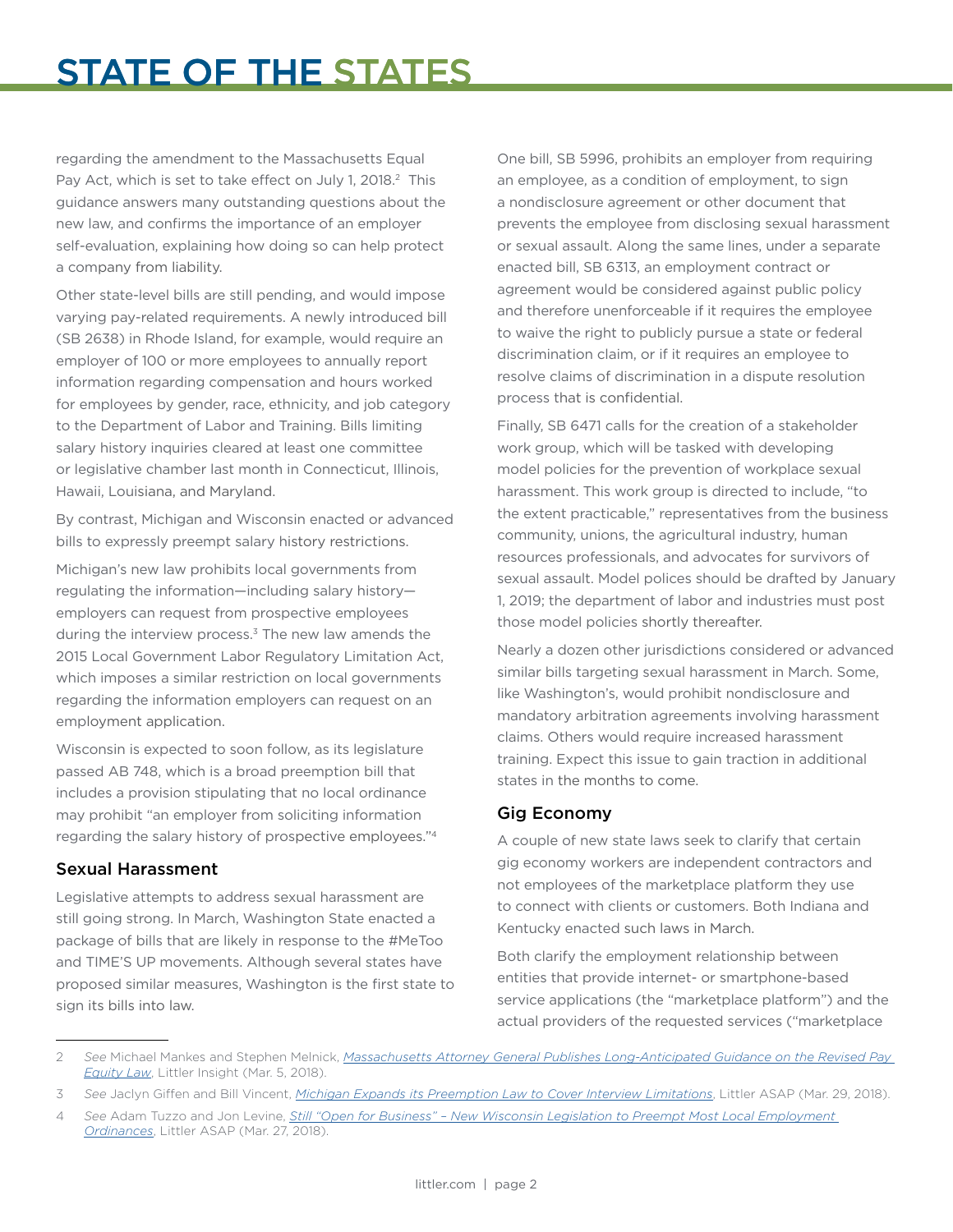## STATE OF THE STATES

contractors"). The service providers will be presumed independent contractors under certain conditions, including the existence of a written agreement stipulating the existence of an independent contractor relationship between the platform and contractor. The platform must not unilaterally prescribe specific hours for the contractor to accept service requests; prohibit the contractor from using any other online tools provided by another platform; or restrict the contractor from engaging in another occupation, among other conditions.

The same month, Utah enacted the Service Marketplace Platforms Act, which establishes a presumption that a building service contractor who affiliates with a service marketplace platform is an independent contractor, not an employee. The law defines a "building service" as any of the following services if the charge for the service is \$3,000 or less: (a) cleaning or janitorial; (b) furniture delivery, assembly, moving, or installation; (c) landscaping; (d) home repair; or (e) any similar service.

Legislation clarifying marketplace contractors are to be treated as independent contractors under state and local laws have cleared Georgia's lower legislative chamber and Colorado's senate.

By contrast, a marketplace contractor bill died in the Tennessee legislature.

Other types of bills targeting independent contractors / freelance workers were popular in March. New Jersey introduced a bill analogous to New York City's Freelance Isn't Free Act.<sup>5</sup> Among other protections, this bill would require that freelance workers be paid according to agreedupon work terms. This contract would need to be in writing, detail how compensation is earned, calculated and owed, and kept on file by the client for at least six years. The client would be required to provide a copy of this agreement to the commissioner of labor upon request. Failure to do so would give rise to a presumption in favor of the freelancer.

With respect to state independent contractor analysis. Hawaii's house has approved a bill that would create three categories and 12 factors for the Department of Labor and Industrial Relations to apply to determine independent contractor status.

#### Background Checks

Washington State was again at the legislative forefront in March, enacting the latest state-wide ban-the-box law. The new law prevents an employer from including any question on an application for employment or otherwise inquiring about an applicant's criminal history until after the employer initially determines that the applicant is otherwise qualified for the position. Applicants would be considered "otherwise qualified" if they meet the basic criteria for the position as set out in the advertisement or job description.

To the South, San Francisco is poised to amend its Fair Chance Act to better align it with the new state-wide banthe-box requirements that took effect on January 1, 2018.<sup>6</sup>

Relatedly, a bill (HB 2311) that has passed Arizona's upper and lower chambers would provide that an employer is not liable for hiring an employee or contracting with an independent contractor who has previously been convicted of a criminal offense.

Regarding an applicant's credit history, New Jersey's senate approved a bill (SB 545) that would ban employers from requiring a credit check on a job applicant or current employee unless required to do so by law, or if they reasonably believe that an employee has engaged in a specific activity that is financial in nature and constitutes a violation of law. The bill further prohibits an employer from discriminating on the basis of credit report information. The bill would not, however, prevent an employer from performing a credit inquiry or taking an employment action if credit history is a bona fide occupational qualification of a particular position or employment classification.

#### Protected Time Off

As a federal paid leave mandate remains unlikely, states continue to pick up the slack.

New Jersey's assembly cleared a bill (AB 1827) that would require employers to allow their employees to accrue one hour of paid sick leave for every 30 hours worked. At least 13 municipalities in the Garden State have already enacted ordinances mandating similar requirements. Efforts to enact a state-wide bill are gaining steam.

To the West, Hawaii's house approved a bill (HB 1727) that would require employers to provide up to 40 hours of paid

<sup>5</sup> *See* María Cáceres-Boneau and David M. Wirtz, *[New York City to Pass Protections for Freelance Workers](https://www.littler.com/publication-press/publication/new-york-city-pass-protections-freelance-workers)*, Littler ASAP (Nov. 7, 2016).

<sup>6</sup> *See* Rod M. Fliegel and Allen P. Lohse, *[San Francisco is Likely to Amend its Ban-the-Box Law](https://www.littler.com/publication-press/publication/san-francisco-likely-amend-its-ban-box-law)*, Littler ASAP (Mar. 29, 2018).